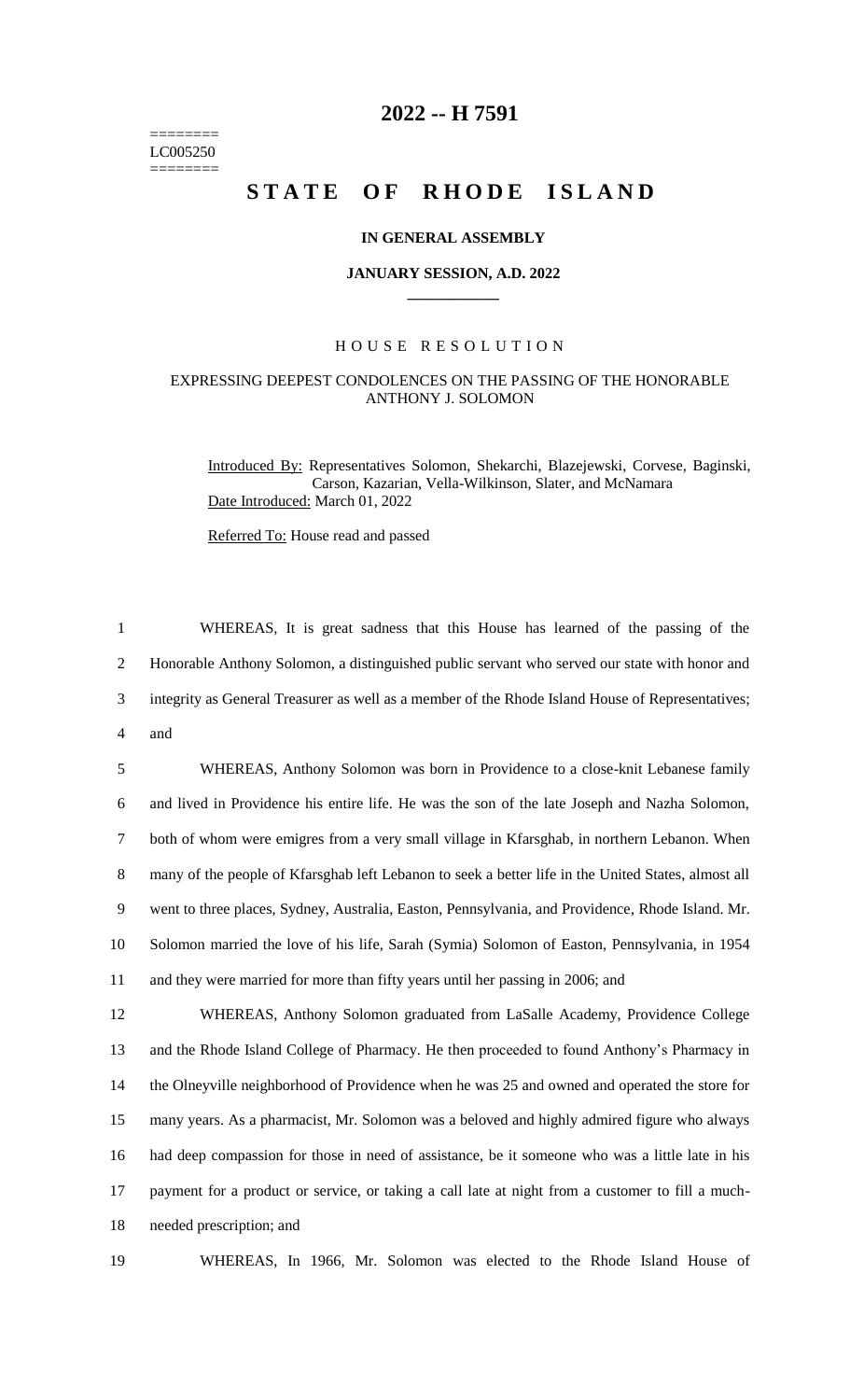Representatives, serving the citizens of District 11, until 1977. In 1976, he was elected to the position of General Treasurer for the State of Rhode Island, a position he held until 1984, when he ran for Governor. He was reelected General Treasurer in 1988, and served until 1993, when he retired for health reasons; and

 WHEREAS, Mr. Solomon's tenure as General Treasure was praised by almost all observers. He was credited with transforming the Office of the General Treasurer into a modern organization and for skillfully handling the public's finances. His integrity and credibility were lauded by all of his peers. He was member of the National Association of State Treasurers and served as that body's President in 1980-1981; and

 WHEREAS, Mr. Solomon was an active member of numerous civic, religious and political associations throughout his life. He was very proud of the work he and his wife conducted as founding members of the National Association/Apostolate of Maronites (NAM). He enjoyed traveling across the country with NAM and meeting Lebanese American Maronite Catholics in every State of the Union. Mr. Solomon also served as the President of this lay organization during its formative years and was an active member of NAM for more than fifty years; and

 WHEREAS, Locally, Mr. Solomon was a devoted parishioner of St. George's Maronite Catholic Church, now located in Cranston. In 1979, Mr. Solomon and his wife were given the prestigious Gold Massabki Award by the National Apostolate in recognition of "their true Christian Values, qualities of national leadership and example to the Apostolate, and devotion above and beyond the call of duty to the Maronite Church in the United States." Mr. Solomon was also named Man of the Year in 1979 by the Christian Brothers Association of LaSalle Academy; and

 WHEREAS, Mr. Solomon was the devoted husband of the late Sarah Solomon. He leaves behind his children, Donna Harrison, former Providence City Council President, Michael Solomon, Sharon Solomon-Santilli, and Anthony Solomon. He also leaves behind his in-laws Denise Solomon, Mark Santilli, Sr., Nancy Solomon, and the late Andy Harrison. He was the devoted grandfather, lovingly known as "Jiddo", to Elissa Kingsland and Anthony Harrison, III, Tarah Provencal and her husband, Paul, Alanna Scott and her husband, James, Lauren Monaco and her husband, Sean, Lindsay Lynch and her husband, Timothy, Mark Santilli, Jr., and his wife, Stephanie, and Samantha Sowik and her husband, Jason. Mr. Solomon also leaves behind 12 great-great-grandchildren, Adele, Milan, Deacon, Violet, Elliot, Michael, Isla, Emilia, Christopher, Nora, Layne, and Noah. Mr. Solomon leaves behind his brother, Donald Solomon and his sister-in-law Jeannette Solomon. He also leaves behind his great-nephew, the Honorable